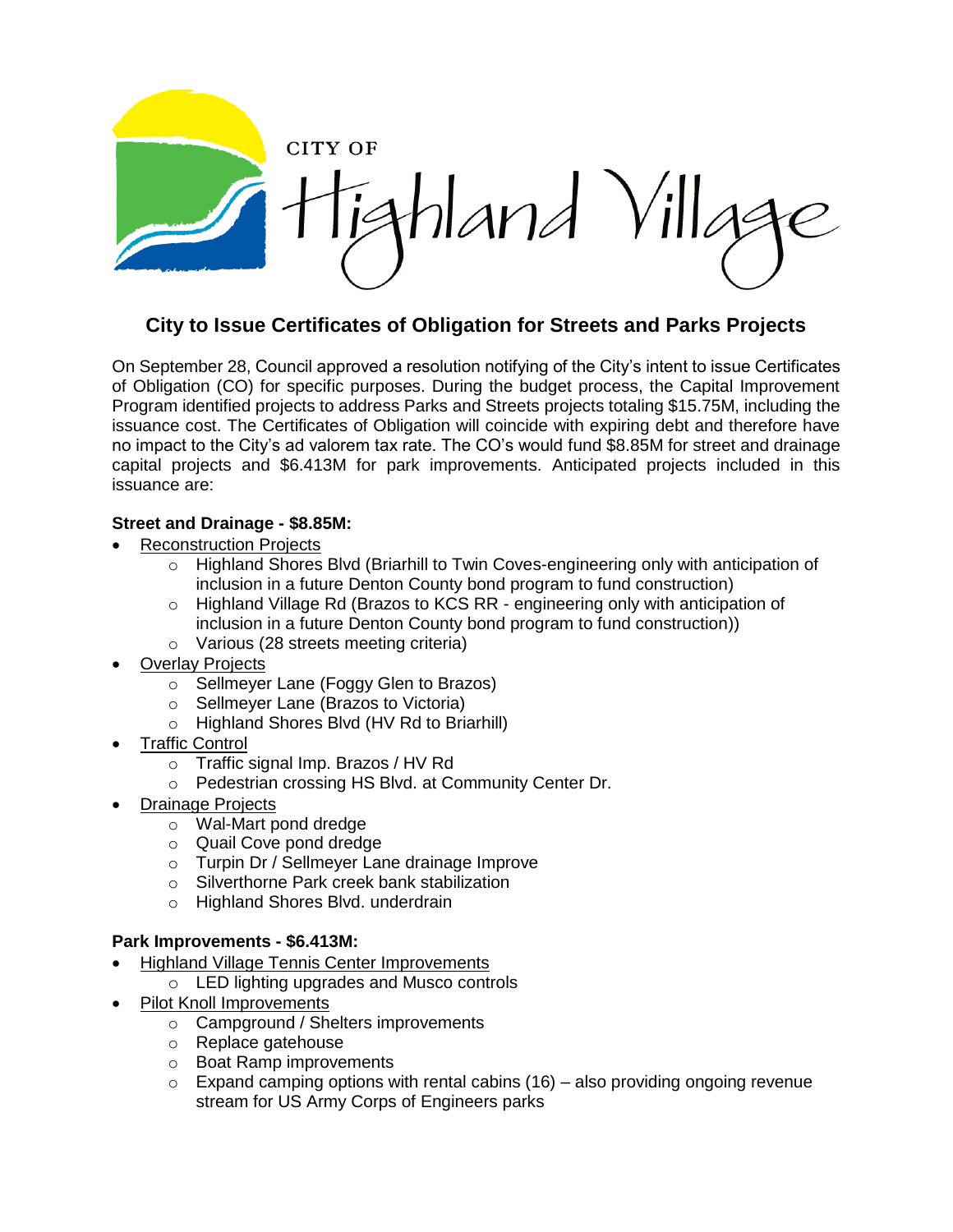- Unity Park Improvements
	- o Tennis court resurfacing
	- o Lighted basketball courts
	- o Field renovations
	- o Replace portion of turf in Dog Park with synthetic grass
	- o Replace baseball fencing
	- o Add backstop netting
- Other Parks
	- o Sellmeyer tennis fencing / windscreen replacement
	- o Lions Club Park parking lot
	- o Village Park fishing pier renovation
	- o Brazos Park field renovation
	- o Sellmeyer Park playground replacement

The issuance of Certificates of Obligation do not require voter authorization and are approved by City Ordinance. The notice of intent to issue CO's must identify the projects to be financed, the not-to-exceed cost for the project and be published twice in the local paper of record. The next steps after the publication of the notice of intent on October 1 and October 8 is Council consideration and approval of the ordinance on November 9, Council approval of the ordinance authorizing the issuance of the CO's on December 14 and the closing of the CO bond and funds received by the City on December 30.